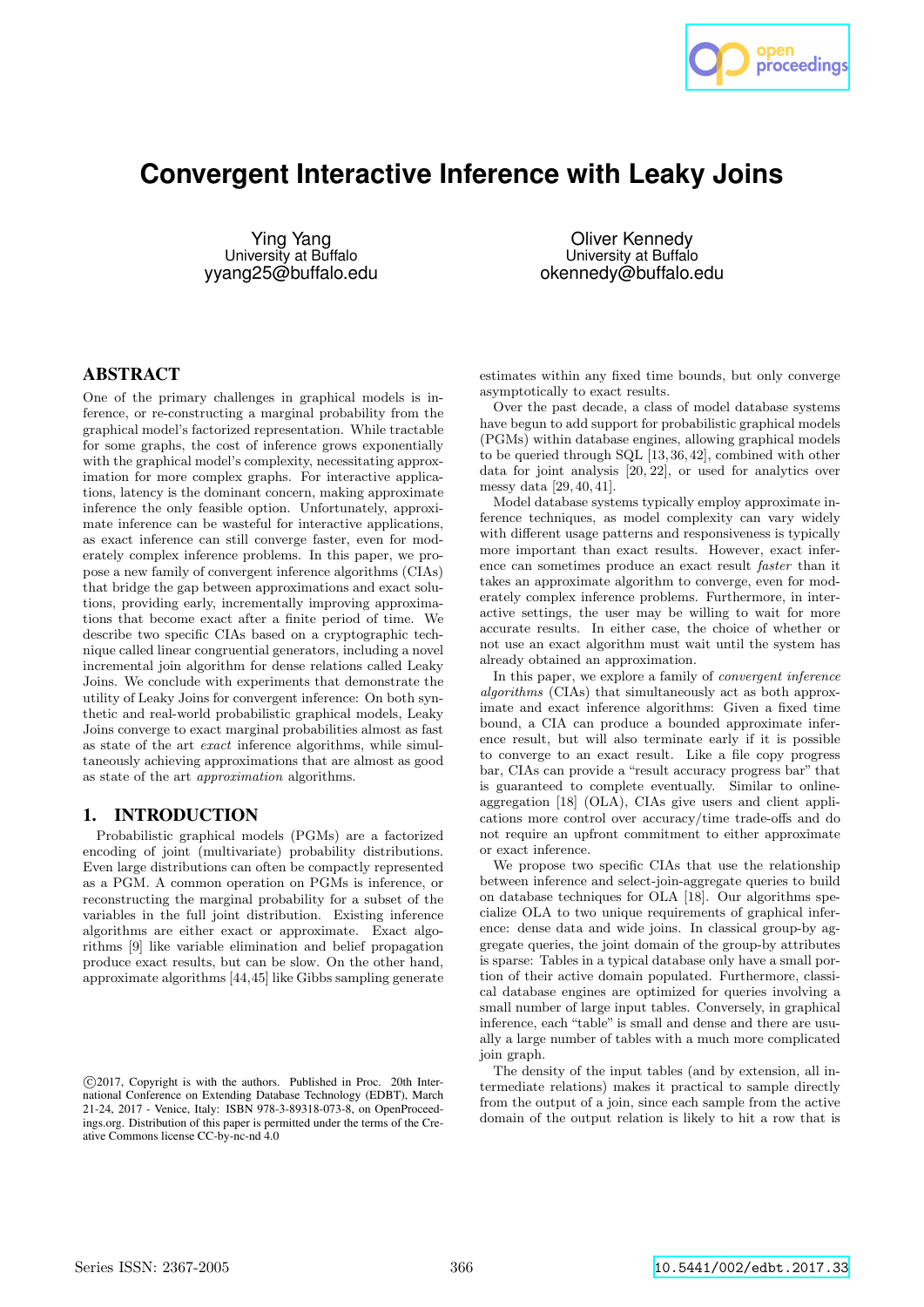present and non-zero. Hence, our first, naive CIA samples directly from the output of the select-join component of the inference query, using the resulting samples to predict the aggregate query result. To ensure convergence, we leverage a class of pseudorandom number generators called Linear Congruential Generators [31, 34] (LCGs). The cyclicity of LCGs has been previously used for coordinating distributed simulations [6]. Here, we use them to perform random sampling from join outputs *without* replacement, allowing us to efficiently iterate through the join outputs in a shuffled order. These samples produce bounded-error estimates of aggregate values. After the LCG completes one full cycle, every row of the join has been sampled exactly once and the result is exact.

Unfortunately, the domain of the join output for an inference query can be quite large and this naive approach converges slowly. To improve convergence rates, we propose a new online join algorithm called Leaky Joins that produces samples of a query's result in the course of normally evaluating the query. Systems for relational OLA (e.g., [15, 18, 21]) frequently assume that memory is the bottleneck. Instead, Leaky Joins are optimized for small input tables that make inference more frequently compute-bound than IO-bound. Furthermore, the density of the input (and intermediate) tables makes it possible to use predictable, deterministic addressing schemes. As a result, Leaky Joins can obtain unbiased samples efficiently without needing to assume a lack of correlation between attributes in the input.

The Leaky Joins algorithm starts with a classical bushy query plan. Joins are evaluated in parallel, essentially "leaking"estimates for intermediate aggregated values — marginal probabilities in our motivating use case — from one intermediate table to the next. One full cycle through a LCG is guaranteed to produce an exact result for joins with exact inputs available. Thus, initially only the intermediate tables closest to the leaves can produce exact results. As sampling on these tables completes a full cycle, they are marked as stable, sampling on them stops, and the tier above them is permitted to converge. In addition to guaranteeing convergence of the final result, we are also able to provide confidence bounds on the approximate results prior to convergence. As we show in our experiments, the algorithm satisfies desiderata for a useful convergent-inference algorithm: computation performance competitive with exact inference on simple graphs, and progressive accuracy competitive with approximate inference on complex graphs.

Our main motivation is to generate a new type of inference algorithm for graphical inference in databases. Nevertheless, we observe that Leaky Joins can be adapted to any aggregate queries over small but dense tables.

Specifically, our contributions include: (1) We propose a new family of Convergent Inference Algorithms (CIAs) that provide approximate results over the course of inference, but eventually converge to an exact inference result, (2) We cast the problem of Convergent Inference as a specialization of Online Aggregation, and propose a naive, constant-space convergent inference algorithm based on Linear Congruential Generators, (3) We propose Leaky Joins, a novel Online Aggregation algorithm specifically designed for Convergent Inference, (4) We show that Leaky Joins have time complexity that is no more than one polynomial order worse than classic exact inference algorithms, and provide an  $\epsilon-\delta$  bound to demonstrate that the approximation accuracy is competi-



Figure 1: A simple Student Bayesian network

tive with common approximation techniques, (5) We present experimental results on both synthetic and real-world graph data to demonstrate that (a) Leaky Joins gracefully degrade from exact inference to approximate inference as graph complexity rises. (b) Leaky Joins have exact inference costs competitive with classic exact inference algorithms, and approximation performance competitive with common sampling techniques, (6) We discuss lessons learned in our attempts to design a convergent inference algorithm using state-of-theart incremental view maintenance systems [4, 25].

# 2. BACKGROUND AND RELATED WORK

In this section, we introduce notational conventions that we use throughout the paper and briefly overview probabilistic graphical models, inference and on-line aggregation.

# 2.1 Bayesian Networks

Complex systems can often be characterized by multiple interrelated properties. For example, in a medical diagnostics system, a patient might have properties including symptoms, diagnostic test results, and personal habits or predispositions for some diseases. These properties can be expressed for each patient as a set of interrelated random variables. We write sets of random variables in bold (e.g.,  $\mathbf{X} = \{X_i\}$ . Denote by  $p(\mathbf{X})$  the probability distribution of  $X_i \in \mathbf{X}$  and by  $p(x)$  the probability measure of the event  $\{X_i = x\}$ . Let  $\mathbf{X} \setminus \mathbf{Y}$  denote the set of variables that belong to  $X$  but do not belong to  $Y$ .

A Bayesian network  $(BN)^1$  represents a joint probability distribution over a set of variables  $X$  as a directed acyclic graph. Each node of the graph represents a random variable  $X_i$  in **X**. The parents of  $X_i$  are denoted by  $pa(X_i)$ , the children of  $X_i$  are denoted by  $ch(X_i)$ .

A Bayesian network compactly encodes a joint probability distribution using the Markov condition: Given a variable's parents, the variable is independent of all of its nondescendants in the graph. Thus, the full joint distribution is given as:

$$
P(\mathbf{X}) = \prod_i P(X_i | pa(X_i))
$$

Every random variable  $X_i$  is associated with a conditional probability distribution  $P(X_i|pa(X_i))$ . The joint probability distribution is factorized into a set of  $P(X_i|pa(X_i))$  called factors denoted by  $\phi_i$  or factor tables if  $X_i$  is discrete. Denote by  $scope(\phi_i)$  the variables in a factor  $\phi_i$ . Finally, we use  $attrs(\phi_i)=scope(\phi_i)\cup\{p_{\phi_i}\}\)$  to denote the attributes

<sup>1</sup>Although our focus here is inference on directed graphical models (i.e. Bayesian networks), the same techniques can be easily adapted for inference in undirected graphical models.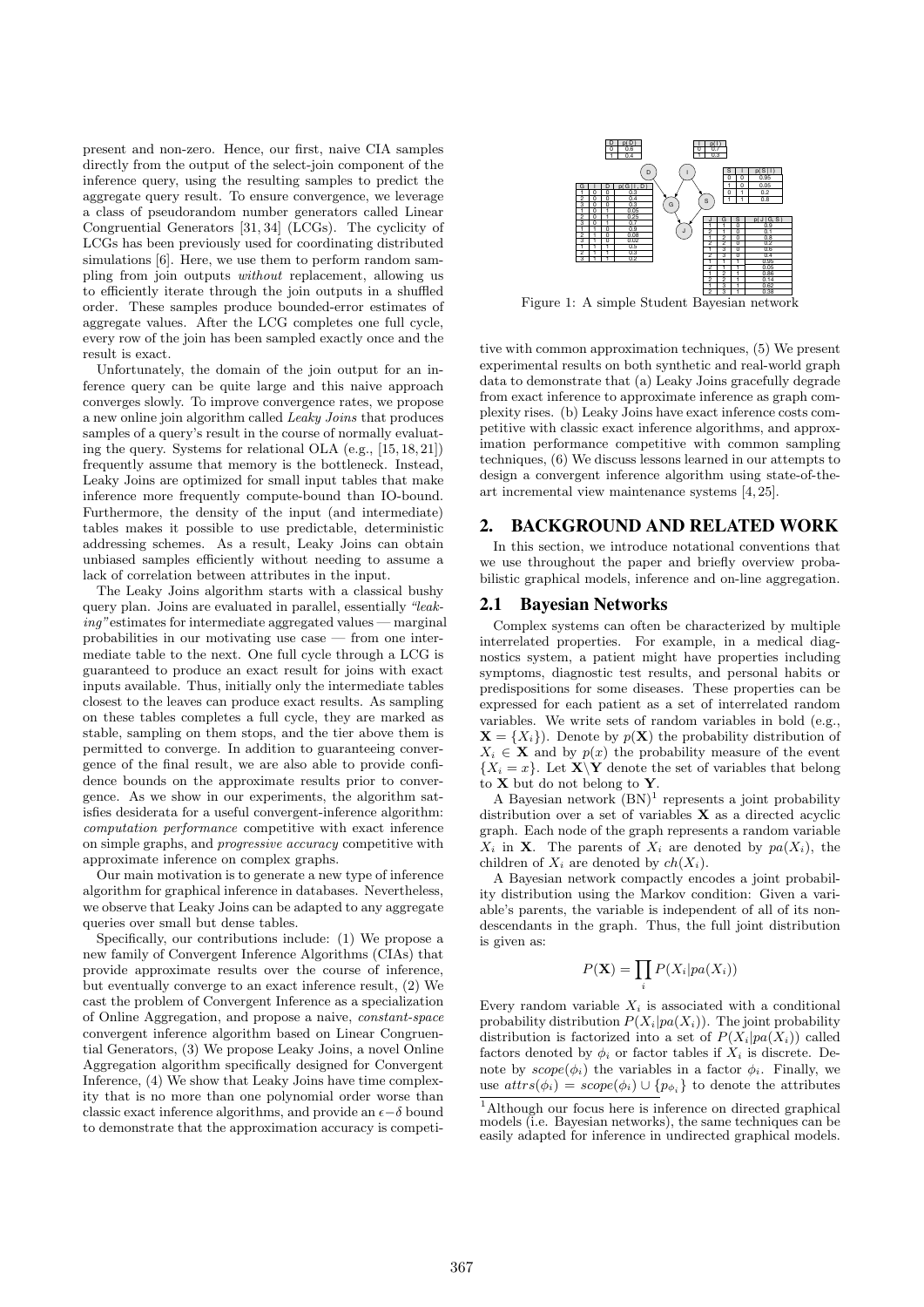of the corresponding factor table: the variables in the factor's scope and the probability of a given assignment to  $X_i$ given fixed assignments for its parents. A full BN can then be expressed as the 2-tuple  $\mathcal{B} = (\mathcal{G}(\mathbf{X}), \Phi)$ , consisting of the graph and the set of all factors.

EXAMPLE 1. Consider four random variables Intelligence, Difficulty, Grade, SAT, and Job in a Student Bayesian network. The four variables I, D, S, J have two possible values, while G has 3. A relation with  $2 \cdot 2 \cdot 2 \cdot 2 \cdot 3 = 48$ rows is needed to represent this joint probability distribution. Through the Markov condition, the graph can be factorized into the smaller Bayesian network given in Figure 1. For a graph with a large number of variables with large domains, factorization can reduce the size significantly.

# 2.2 Inference

Inference in BNs usually involves computing the posterior marginal for a set of query variables  $X_q$  given a set of evidence, denoted by E. For example,  $E = \{X_1 = x_1, X_3 =$  $x_3$  fixes the values of variables  $X_1$  and  $X_3$ . Denote by  $\mathbf{X}_E$ the set of observed variables (e.g.,  $\mathbf{X}_E = \{X_1, X_3\}$ ). The posterior probability of  $X_q$  given E is

$$
P(\mathbf{X}_q|E) = \frac{P(\mathbf{X}_q,E)}{P(E)} = \frac{\sum_{\mathbf{X}\setminus{\{\mathbf{X}_q,\mathbf{X}_E\}}}P(\mathbf{X})}{\sum_{\mathbf{X}\setminus{\mathbf{X}_E}}P(\mathbf{X})}.
$$

The marginalization of  $X_1 \ldots X_i$  over a joint probability distribution is equivalent to a select-join-aggregate query computed over the ancestors of  $X_1 \ldots X_i$ :

SELECT X\_1 ,... , X\_i , SUM( p\_1 \* ... \* p\_N ) AS prob FROM factor\_1 NATURAL JOIN ... NATURAL JOIN factor\_N WHERE E\_1 = e\_1 AND ... AND E\_k = e\_k GROUP BY X\_1 ,... , X\_i ;

Applying evidence to a graphical model is computationally straightforward and produces a strictly simpler graphical model. As a result, without loss of generality, we ignore evidence and focus exclusively on straightforward inference queries of the form  $P(\mathbf{X}_q)$ .

#### *2.2.1 Exact Inference*

Variable Elimination. Variable elimination mirrors aggregation push-down [10], a common query optimization technique. The idea is to avoid the exponential blowup in the size of intermediate, joint distribution tables by pushing aggregation down through joins over individual factor tables. As in query optimization, join ordering plays a crucial role in variable elimination, as inference queries often have join graphs with high hypertree width. Intermediate materialized aggregates in VE are typically called separators (denoted  $S$ ), intermediate (materialized) joins are called cliques  $(C)$ , variables aggregated away between a clique and the following separator are called clique variables (denoted  $var(C)$ , and their inputs are called clique factors.

Example 2. The marginal probability distribution of J in Figure 1 can be expressed by  $p(J) = \sum_{D,I,S,G} p(D,I,S,G,J).$ We choose to first marginalize out  $D$  by constructing  $C_D$ 's  $separationS_D$ :

$$
S_D[G, I] = \sum_D C_D[D, G, I] = \sum_D \phi_D[D] \bowtie_D \phi_G[D, G, I]
$$



Figure 2: Clique tree for Student BN graph in Figure 1

Next, we marginalize out I by computing

$$
S_I[G, S] = \sum_{I} C_I[G, I, S] = \sum_{I} S_D[G, I] \bowtie_I \phi_I[I] \bowtie \phi_S[I, S]
$$

The marginalization of G and S follows a similar pattern, leaving us with  $C_q = S_S[J] = p(J)$ .

The limiting factor in the computational cost of obtaining a separator is enumerating the rows of the clique. Assuming that the distribution over each variable  $X_i$  has N possible outcomes  $(|dom(X_i)| = N)$ , the cost of computing separator S with clique C will be  $O(N^{|scope(C)|})$ . Tree-width in graphical models (related to query hypertree width) is the size of the largest clique's scope  $(\max_C(|scope(C)|))$ , making variable elimination exponential-cost in the graph's tree-width. Belief Propagation. Belief propagation generalizes variable elimination by allowing information to flow in both directions along the graph, messages are sent along each cluster's separator by summing out all uncommon variables between the two clusters. The process creates, for each variable in the graph, its full conditional probability given all other variables in the graph. Figure 2 shows the message passing process for the graph in Figure 1. Although belief propagation is more efficient for performing multiple simultaneous inference operations in parallel, for singleton tasks it is a factor of two slower than variable elimination. Thus, in this paper we use variable elimination as a representative example of exact inference.

#### *2.2.2 Approximate Inference*

Markov Chain Monte Carlo Inference. MCMC is a family of sampling techniques that generate sequences of samples. Intuitively, the first element in the sequence is drawn from the prior and successive samples are drawn from distributions that get increasingly closer to the posterior. For example, we might draw one assignment of values in  $\mathbf X$  with each variable  $X_i$  following the conditional probability distribution  $p(X_i|pa(X_i))$  in the topological order of the graph. Then, we iteratively re-sample one variable's value at a time according to its factor table, given the current assignments for its parents and children. The longer we continue re-sampling, the less the sample is biased by its initial value. We use Gibbs sampling as a representative MCMC inference algorithm.

Loopy Belief Propagation. Loopy belief propagation is the same as belief propagation, but operates on a loopy cluster graph instead of a clique tree. This change makes the cluster smaller than those in clique tree and makes message passing steps less expensive. There is a trade-off between cost and accuracy in loopy-belief propagation, as join graphs that allow fast propagation may create a poor approximation of the result. This tradeoff is antithetical to our goal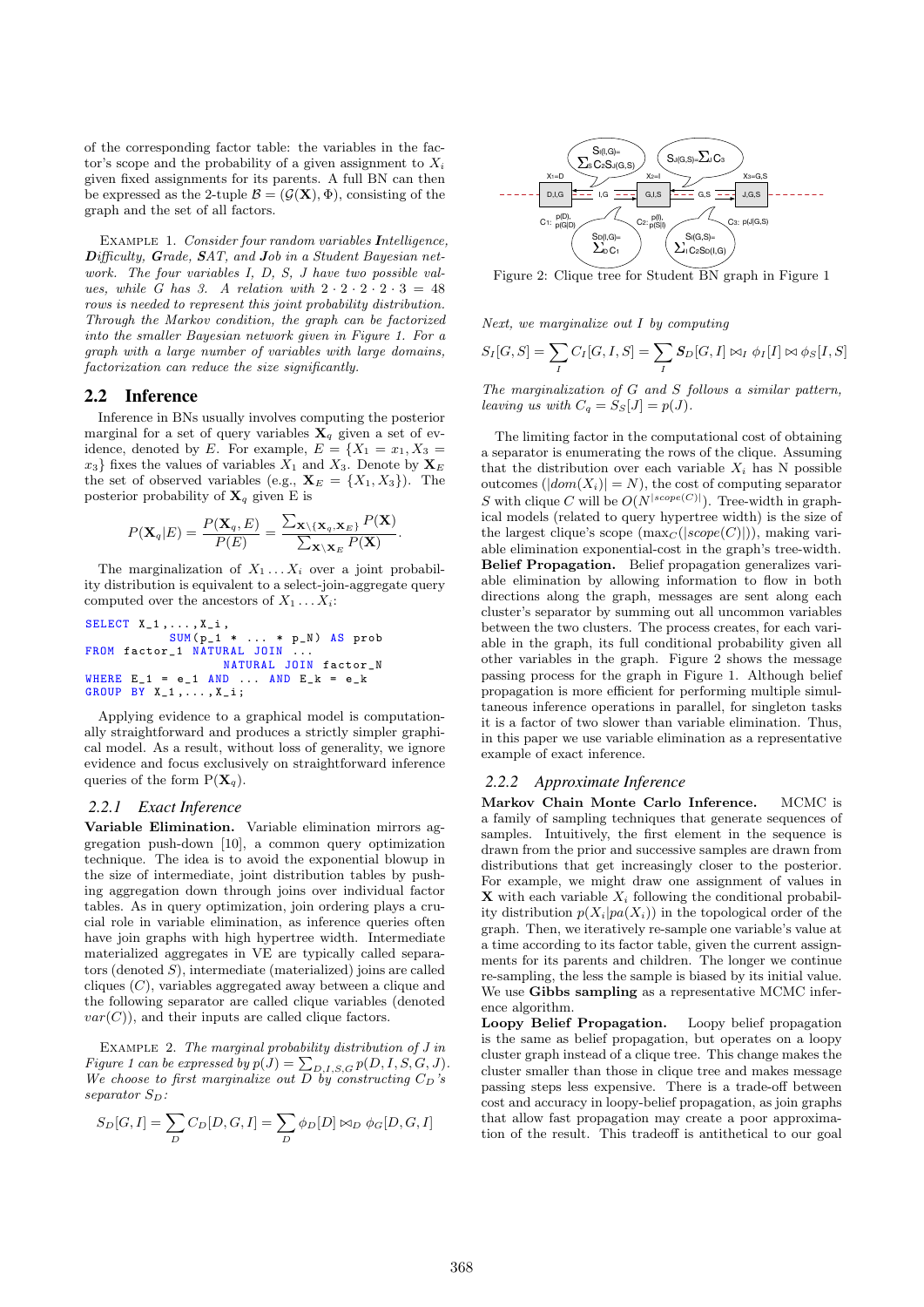of minimizing heuristic tradeoffs, making loopy-belief propagation a poor fit for our target applications. As a result we focus on Gibbs sampling as a representative example of approximate inference.

# 2.3 Online Aggregation

Starting with work by Hellerstein et.al. [18], Olken [30], and others, a large body of literature has been developed for so-called online aggregation (OLA) or approximate query processing (AQP) systems. Such systems replace pipelineblocking operators like join and aggregate with samplingbased operators that permit approximate or partial results to be produced immediately, and iteratively refined the longer the user is willing to wait. The work most closely related to our own efforts is on OLA [16, 17, 18]. OLA systems use query evaluation strategies that estimate and iteratively refines the output of aggregate-joins. Given enough time, in most systems, the evaluation strategy eventually converges to a correct result. As in random sampling,  $\epsilon - \delta$  bounds can be obtained, for example using Hoeffding's inequality. A key challenge arising in OLA is how to efficiently generate samples of source data. Sampling without replacement allows the algorithm to converge to the correct result once all samples have been exhausted, but has high space requirements, as it is necessary to keep track of the sampling order. Conversely, sampling with replacement is not guaranteed to ever converge to the correct answer. One of our key contributions in this paper is a specialization of OLA to graphical models called Cyclic Sampling, which permits sampling without replacement using only constant-space. Numerous other systems have since adapted and improved on the idea of OLA. Aqua [1] uses key constraints for improved stratified sampling. BlinkDB [2, 3] and Derby [23] maintain prematerialized stratified samples to rapidly answer approximate queries. GLADE [33] and DBO [15, 21] exploit file buffering to opportunistically generate samples of a query result in the course of normal query evaluation.

#### 3. CONVERGENT INFERENCE

Running-time for variable elimination  $O(N^{|scope(C)|})$ , is dominated by tree-width, and strongly depends on the elimination ordering (already an NP-hard problem [26]). Since the running time grows exponentially in the size of largest clique cluster  $C_{max}$ , the running complexity can have high variance depending on the order. Because the cost is exponential, even a small increase in complexity can change the runtime of variable elimination from seconds to hours, or even days. In short, predicting whether an exact solution is feasible is hard enough that most systems simply rely exclusively on approximation algorithms. On other hand, approximate inference may get asymptotically close to an answer, but it will never fully converge. Thus, most applications that benefit from exact results must rely on either human intuition to decide.

The goal and first contribution of this paper is to introduce convergent inference, a specialized form of approximate inference algorithm that is guaranteed to eventually converge to an exact result. In this section, we develop the idea of convergent inference and propose several convergent inference algorithms, or CIAs. A CIA eventually produces an exact result, but can be interrupted at any time to quickly produce a bounded approximation. More precisely, a CIA should satisfy the following conditions: (1) After a fixed period of time t, a CIA can provide approximate results with  $\epsilon - \delta$  error bounds, such that  $P(|P_t - P_{exact}| < \epsilon) > 1 - \delta$ ; and (2) A CIA can will obtain the exact result  $P_{exact}$  in a bounded time  $t_{exact}$ .

Ideally, we would also like a CIA to satisfy two additional conditions: (3) The time complexity required by a good CIA to obtain an exact result should be competitive with variable elimination; and (4) The quality of the approximation produced by a good CIA should be competitive with the approximation produced by a strictly approximate inference algorithm given the same amount of time.

We first introduce a fundamental algorithm called cyclic sampling which performs pseudo-random sampling without replacement from the joint probability distribution of the graph. This algorithm is guaranteed to converge, but requires an exponential number of samples to do so. We then present an improved CIA based on classical aggregate-join query processing that relies on a novel "leaky join" operator. Finally, we discuss lessons learned in a failed attempt to combine cyclic sampling with state-of-the-art techniques for incremental view maintenance.

All three of our approaches draw on the relationship between graphical inference and aggregate query processing. However, though the problems are similar, we re-emphasize that there are several ways in which graphical inference queries violate assumptions made in classical database queryprocessing settings. First, conditional probability distributions are frequently dense, resulting in many-many relationships on join attributes. Correlations between variables are also common, so graphical models often have high tree widths. By comparison, the common case for join and aggregation queries is join graphs with a far smaller number of tables, simpler (e.g., foreign key) predicates, and typically low tree widths.

Finally, we note that although we use graphical models as a driving application, similar violations occur in other database applications (e.g., scientific databases [39]). The algorithms we present could be adapted for use in these settings as well.

#### 3.1 Cyclic Sampling

We first discuss a naive form of convergent inference called cyclic sampling that forms the basis for each of our approaches. Recall that each intermediate table (the separator) is an aggregate computed over a join of factor tables (the clique), and that the domain of the clique is (or is very nearly) a cartesian product of the attributes in its scope. In principle, one could compute an entire separator table by scanning over the rows of its clique.

We note that input factor tables and the separator tables are typically small enough to remain in memory. Thus, using array-indexed storage for the clique tables is feasible and the cost of accessing one row of the clique is a constant. Consequently, efficient random sampling on the joint probability distribution is possible, and the marginal probabilities of interest can be incrementally approximated as in OLA [18].

The key insight of cyclic sampling is that if this random sampling is performed without replacement, it will eventually converge to an exact result if we reach a point where each row of the clique has been sampled exactly once. Unfortunately, sampling without replacement typically has space complexity linear in the number of items to be sampled,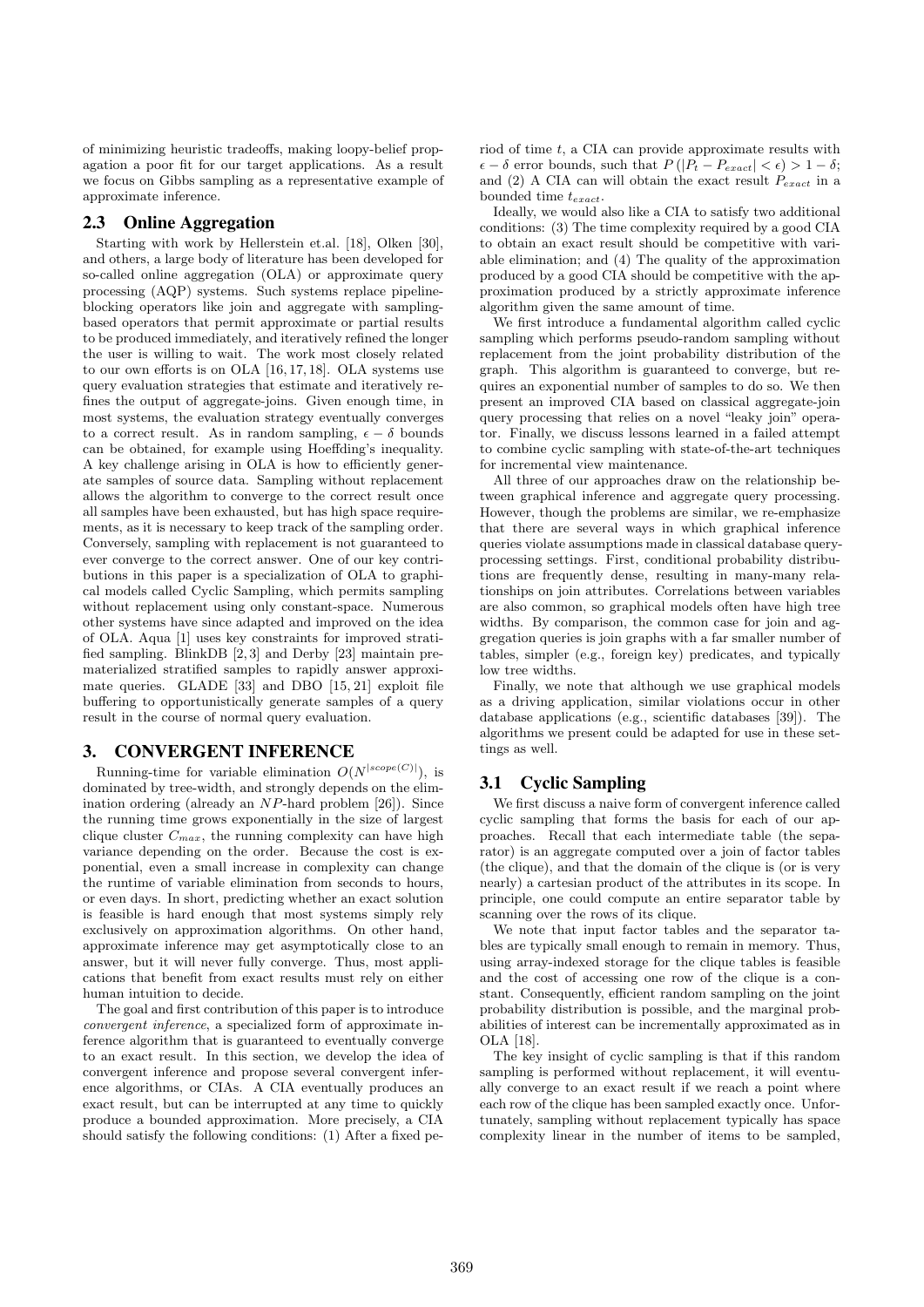which is exponential in the number of variables. Fortunately for graphical inference, a there exists a class of socalled cyclic pseudorandom number generators that iteratively construct pseudorandom sequences of non-repeating integers in constant space.

A cyclic pseudorandom number generator generates a sequence of non-repeating numbers in the range  $[0, m)$  for some given period  $m$  with members that exhibit minimal pairwise correlation. We use Linear Congruential Generators (LCGs) [31, 34], which generate a sequence of semirandom numbers with a discontinuous piecewise linear equation defined by the recurrence relation:

$$
X_n = (aX_{n-1} + b) \mod m \tag{1}
$$

Here  $X_n$  is the nth number of the sequence, and  $X_{n-1}$  is the previous number of the sequence. The variables  $a, b$  and  $m$  are constants:  $a$  is called the multiplier,  $b$  the increment, and m the modulus. The key, or seed, is the value of  $X_0$ , selected uniformly at random between 0 and  $m$ . In general, a LCG has a period no greater than  $m$ . However, if  $a, b$ , and  $m$  are properly chosen, then the generator will have a period of exactly m. This is referred to as a maximal period generator, and there have been several approaches to choosing constants for maximal period generators [24,28]. In our system, we follow the Hull-Dobell Theorem [38], which states that an LCG will be maximal if

- 1. m and the offset b are relatively prime.
- 2.  $a 1$  is divisible by all prime factors of m.
- 3.  $a 1$  is divisible by 4 if m is divisible by 4.

LCGs are fast and require only constant memory. With a proper choice of parameters a, b and m, a LCG can produce maximal period generators and pass formal tests for randomness. Parameter selection is outlined in Algorithm 1.

|  |  |  | Algorithm 1 InitLCG (totalSamples) |  |
|--|--|--|------------------------------------|--|
|--|--|--|------------------------------------|--|

| <b>Require:</b> totalSamples: the total number of samples<br><b>Ensure:</b> $a, b, m: LCG Parameters$ |
|-------------------------------------------------------------------------------------------------------|
| 1: $m \leftarrow total Samples$                                                                       |
| 2: $S \leftarrow$ prime factors of m                                                                  |
| 3: for each $s$ in $S$ do                                                                             |
| 4: $a \leftarrow a \times s$                                                                          |
| 5: if $m = 0 \mod 4$ and $a \neq 0 \mod 4$ then                                                       |
| 6: $a \leftarrow 4a + 1$                                                                              |
| 7: $b \leftarrow$ any coprime of m smaller than m                                                     |
|                                                                                                       |

The cyclic sampling process itself is shown in Algorithm 2. Given a Bayesian network  $\mathcal{B}=(\mathcal{G}(\mathbf{X}),\Phi)$ , and a marginal probability query  $Q = p(\mathbf{X}_q)$ , we first construct the LCG sampling parameters (lines 1-5):  $a, b$  and  $m$  according to Hull-Dobell Theorem for the total number of samples in the joint probability distribution  $p(X)$ . The sampling process (starts at Line 16) constructs an index by obtaining the next value from the LCG (line 7) and decomposes the index into an assignment for each variable (line 10). We calculate the joint probability of  $p(X)$  for this assignment (line 13) add this probability to the corresponding result row, and increment the sample count.

At any point, the algorithm may be interrupted and each individual probability in  $p(\mathbf{X}_q)$  may be estimated from the accumulated probability mass  $p(x)$ :

$$
p(\mathbf{X}_q) = \frac{\prod_{X_j \in \mathbf{X}} |dom(X_j)|}{count_x} \cdot p(x)
$$

Cyclic sampling promises to be a good foundation for CIA, but must satisfy the two constraints. First, it needs to provide an epsilon-delta approximation in a fixed period of time. In classical OLA and some approximate inference algorithms, samples generated are independently and identically distributed. As a result, Hoeffding's inequality can provide accuracy guarantees. In CIAs, samples are generated without replacement. We need to provide an  $\epsilon - \delta$ approximation under this assumption. Second, cyclic sampling needs to eventually converge to an exact inference result. This requires that we sample all the items in the joint probability distribution exactly once and the samples should be sampled randomly.

# Algorithm 2 CyclicSampling( $\beta$ ,  $Q$ )

Require: A bayes net  $\mathcal{B} = (\mathcal{G}(\mathbf{X}), \Phi)$ **Require:** A conditional probability query:  $Q = P(\mathbf{X_q})$ **Ensure:** Probabilities for each  $\vec{q}$ :  $\{p_{\vec{q}} = P(\mathbf{X_q}) = \vec{x_q}\}\$ **Ensure:** The number of samples for each  $\vec{q}$ : {count<sub> $\vec{q}$ </sub>} 1:  $total Samples \leftarrow 1$ 2: for each  $\phi_i$  in  $\Phi$  do 3:  $total Samples = total Samples * |dom(X_i)|$ 4:  $index_1 \leftarrow \text{rand\_int}() \mod total Samples$ 5:  $a, b, m \leftarrow \text{InitLCG}(total Samples)$ 6: for each  $k \in 0 \dots$  total Samples do 7: assignment  $\leftarrow$  index<sub>k</sub> 8: /\* De-multiplex the variable assignment \*/ 9: for each  $j \in 0 \dots n$  do 10:  $x_j \leftarrow assignment \mod |dom(X_j)|$ <br>11: assignment  $\leftarrow assignment \div |dom(X_j)|$  $assignment \leftarrow assignment \div |dom(X_i)|$ 12: /\* probability is a product of the factors \*/ 13:  $prob \leftarrow \prod_i \phi_i \left( \pi_{scope(\phi_i)}(\langle x_1, \ldots, x_n \rangle) \right)$ 14: /\* assemble return values \*/ 15:  $\vec{q} \leftarrow \pi_{\mathbf{X_q}}(\vec{x}); p_{\vec{q}} \leftarrow p_{\vec{q}} + prob; count_{\vec{q}} \leftarrow count_{\vec{q}} + 1$ 16: /\* step the LCG \*/ 17:  $index_{k+1} \leftarrow (a * index_k + b) \mod m$ 

**Computation Cost.** Let  $n$  be the number of random variables in  $\beta$ , as a simplification assume w.l.o.g. that each random variable has domain size dom. Calculating the parameters for LCG takes constant time. The sampling process takes  $O(|N|)$  time, where |N| is the total number of samples in the reduced joint probability distribution  $P(X)$ . N can be as large as  $dom<sup>n</sup>$ , that is exponential in the size of the graph.

Confidence Bound. Classical approximate inference and OLA algorithms use random sampling with replacement, making it possible to use well known accuracy bounds. For example one such bound, based on Hoeffding's inequality [19] establishes a tradeoff between the number of samples needed  $n$ , a probabilistic upper bound on the absolute error  $\epsilon$ , and an upper bound on probably that the bound will be violated δ. Given two values, we can obtain the third.

Hoeffding's inequality for processes that sample with replacement was extended by Serfling et al. [37] for sampling without replacement. Denote by N the total number of samples,  $P(x)$  is the true probability distribution after seeing all the samples N. Denote by  $P_n(x)$  the approximation of  $P(x)$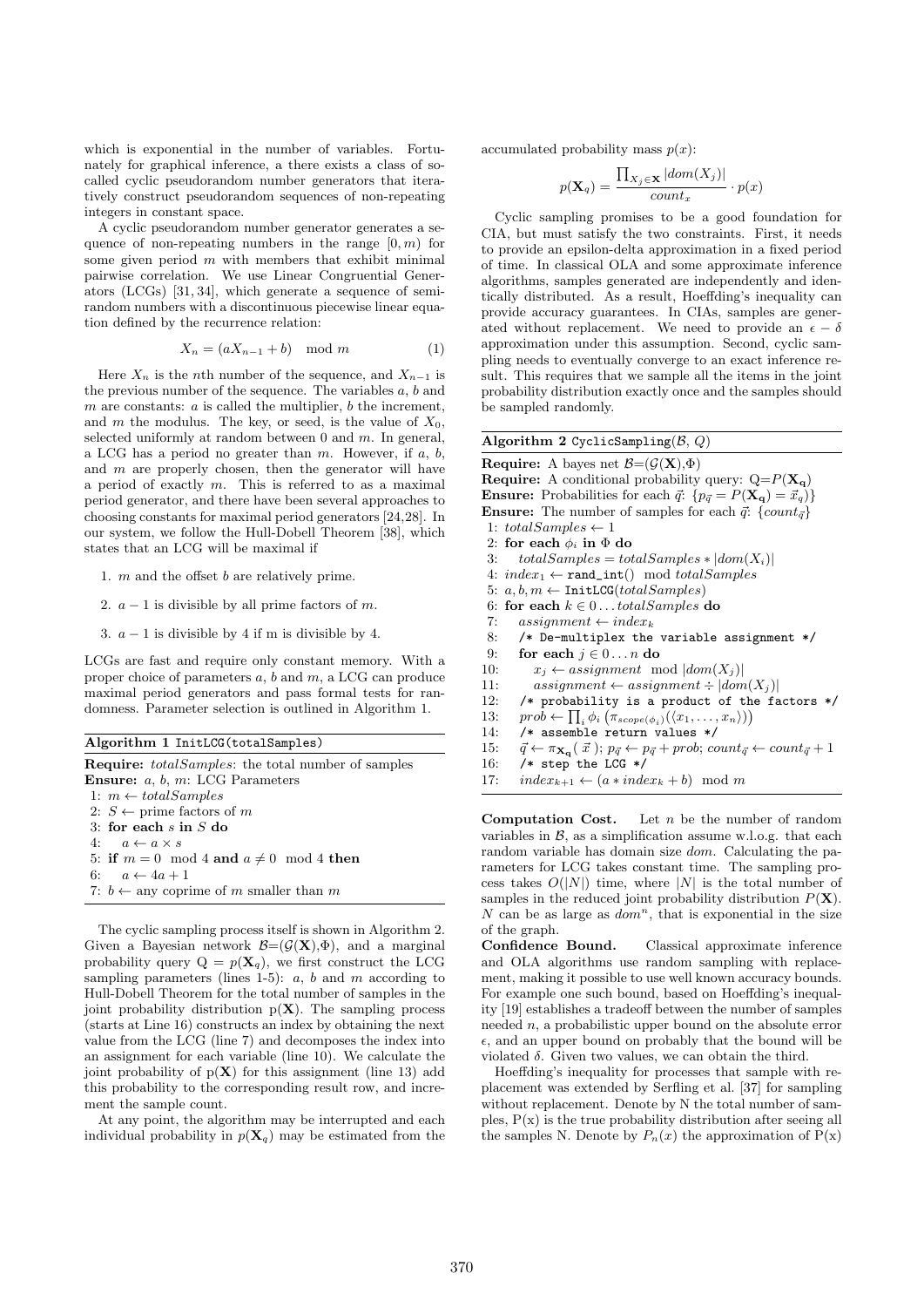after n samples. From [37], and given that probabilities are in general bounded as  $0 \le p \le 1$ , we have that:

$$
P_n(P_n(x) \notin [P(x) - \epsilon, P(x) + \epsilon]) \le \delta \equiv \exp\left[\frac{-2n\epsilon^2}{1 - (\frac{n-1}{N-1})}\right]
$$
\n(2)

In other words, after *n* samples, there is a  $(1 - \delta)$  chance that our estimate  $P_n(x)$  is within an error bound  $\epsilon$ .

#### 3.2 Leaky Joins

In Cyclic Sampling, samples are drawn from an extremely large joint relation and require exponential time for convergence. To address this limitation, we first return to Variable Elimination as described in Section 2.2.1. Recall the clique tree representation in Figure 2 for the BN in Figure 1, where the marginal for the goal variable  $(J)$  is produced by clique cluster  $C_3$ . Each clique focuses on a single clique variable  $X_i$ , and the clique cluster is a product of the separator table to the clique's left and all remaining factor tables containing  $X_i$ . As a result, each factor  $\phi$  in  $\mathcal{B}=(\mathcal{G}(\mathbf{X}),\Phi)$  belongs to exactly one clique cluster. Variable Elimination (the process below the red line) mirrors classical blocking aggregate-join evaluation, computing each separator table (aggregate) fully and passing it to the right.

The key idea is to create a clique tree as in Variable Elimination, but to allow samples to gradually "leak" through the clique tree rather than computing each separator table as a blocking operation. To accomplish this, we propose a new Leaky Join relational operator. A single Leaky Join computes a group-by aggregate over one or more Natural Joins, "online" using cyclic sampling as described above. As the operator is given more cpu-time, its estimate improves. Crucially, Leaky Joins are composable. During evaluation, all Leaky Joins in a query plan are updated in parallel. Thus the quality of a Leaky Join operator's estimate is based not only on how many samples it has produced, but also on the quality of the estimates of its input tables.

Algorithm 3 gives an evaluation strategy for inference queries using Leaky Joins. Abstractly, an evaluation plan consists of a set of intermediate tables for each clique  $C_i \in \mathbb{C}$ (i.e., each intermediate join), and for each separator  $S_i \in \mathbf{S}$ (i.e., each intermediate aggregate). Queries are evaluated volcano-style, iterating over the rows of each clique and summing over the product of probabilities as described in Section 2.2. As in Cyclic Sampling, the iteration order is randomized by a LCG (lines 9-13). For each clique  $C_i$ , the algorithm samples a row  $\vec{x}$  (lines 9-12), computes the marginal probability for that row (line 14), and adds it to its running aggregate for the group  $\vec{q}$  that  $\vec{x}$  belongs to (line 20). It is necessary to avoid double-counting samples in the second and subsequent cycles of the LCG. Consequently, the algorithm updates the separator using the difference  $\delta_{prob}$ between the newly computed marginal and the previous version (lines 16-19).

In order to determine progress towards convergence, the algorithm also tracks a sample count for each row of the clique and separator tables (lines 15, 17), as well as the total, aggregate count for each separator table (line 21). Informally, this count is the number of distinct tuple lineages represented in the current estimate of the probability value. For a given clique table  $C_i$  the maximum value of this count is the product of the sizes of the domains of all variables eliminated (aggregated away) in  $C_i$  (line 3). For example,

**Require:** A bayes net  $\mathcal{B} = (\mathcal{G}(\mathbf{X}), \Phi)$ **Require:** An inference query  $Q = P(\mathbf{X_q})$ **Ensure:** The result separator  $S_{target} = P(\mathbf{X_q})$ 1:  $\langle \mathbf{S}, \mathbf{C} \rangle \leftarrow \texttt{assemblePlan}(\mathcal{B}, \mathbf{X}_q)$ 2: for each  $i \in 1 \dots |S|$  do 3:  $samples_i \leftarrow 0; maxSamples_i = |dom(desc(S_i))|$ <br>4:  $a_i, b_i, m_i \leftarrow initLG(|dom(C_i)|)$  $a_i, b_i, m_i \leftarrow \text{initLCG}(\vert dom(C_i) \vert)$ 5:  $index_i \leftarrow \text{rand\_int}() \mod m_i$ 6: Fill  $S_i$  and  $C_i$  with  $\langle prob : 0.0 , count : 0 \rangle$ <br>7: while there is an *i* with samples<sub>i</sub>  $\langle maxSan$ while there is an i with  $samples_i < maxSamples_i$  do 8: **for each** *i* where  $samples_i < maxSamples_i$  **do** 9: /\* Step the LCG \*/ 10:  $index_i \leftarrow (a_i * index_i + b_i) \mod |dom(\psi_i)|$ <br>11:  $\leftarrow$  Nemux index as also 2 lines 9-11 \*/  $/*$  Demux index as Alg. 2 lines 9-11 \*/ 12: Get  $\vec{x}$  from index<sub>i</sub><br>13:  $\sqrt{*}$  Get the joint is 13: /\* Get the joint probability as Alg. 2 line 13 and get the joint sample count similarly \*/ 14:  $prob \leftarrow \prod_{\phi \in factors(C_i)} \left( \phi \left[ \pi_{scope(\phi)}(\vec{X}) \right], prob \right)$ 15:  $count \leftarrow \prod_{\phi \in factors(C_i)} (\phi \left[ \pi_{scope(\phi)}(\vec{X}) \right].count)$ 16: /\* Compute update deltas \*/<br>17:  $\langle \delta_{prob}, \delta_{count} \rangle = \langle prob, count \rangle$  $\langle \delta_{prob}, \delta_{count} \rangle = \langle prob, count \rangle - C_i[\vec{x}]$ 18: /\* Apply update deltas \*/ 19:  $C_i[\vec{x}] = C_i[\vec{x}] + \langle \delta_{prob}, \delta_{count} \rangle$ <br>20:  $\vec{q} = \pi_{score(S_i)}(\vec{x});$   $S_i[\vec{q}] = \xi$ 20:  $\vec{q} = \pi_{scope(S_i)}(\vec{x});$   $S_i[\vec{q}] = S_i[\vec{q}] + \langle \delta_{prob}, \delta_{count} \rangle$ <br>21: samples:  $=$  samples:  $+ \delta_{count}$  $samples_i = samples_i + \delta_{count}$ 

in Figure 2, no variables have been eliminated in  $C_1$  so each row of  $C_1$  contains at most one sample. By  $C_2$ , the variable D has been eliminated, so each row of  $C_2$  can represent up to  $|dom(D)| = 2$  samples. Similarly each row of  $C_3$  represents up to  $|dom(D)| \cdot |dom(I)| = 4$  samples. The algorithm uses the sample count as a termination condition. Once a table is fully populated, sampling on it stops (line 8). Once all tables are fully populated, the algorithm has converged (line 7).

In short, Leaky Joins work by trickling samples down through each level of the join graph. The cyclic sampler provides flow control and acts as a source of randomization, allowing all stages to produce progressively better estimates in parallel. With each cycle through the samples, improved estimates from the join operator's input are propagated to the next tier of the query.

Example 3. As an example of Leaky Joins, consider a subset of the graph in Figure 1 with only nodes D, I, G and an inference query for  $p(G)$ . Using classical heuristics from variable elimination, the Leaky Joins algorithm elects to eliminate D first and then I, and as a result assembles the intermediate clique cluster  $C$  and clique separator  $S$  tables as shown in Figure 3. Samples are generated for each intermediate clique cluster one at a time, following the join order: First from  $C_1(D, I, G)$  and then  $C_2(I, G)$ . As shown in Figure 3b, the first sample we obtain from  $C_1$  is  $\langle 0, 0, 1 \rangle$ 

$$
\phi_D(D=0) \cdot \phi_G(D=0, I=0, G=1) = 0.6 \cdot 0.3 = 0.18
$$

 $S_1(I, G)$  is correspondingly updated with the tuple  $\langle 0, 1 \rangle$  with aggregates  $\langle 1, 0.18 \rangle$ . Then the second sample is drawn from  $C_2(I, G)$ . For this example, we will assume the random sampler selects  $(0, 1)$ , which has probability:

$$
S_1(I = 0, G = 1) \cdot \phi_I(I = 0)
$$

Algorithm 3 EvaluateLeakyJoins
$$
(\mathcal{B}, Q)
$$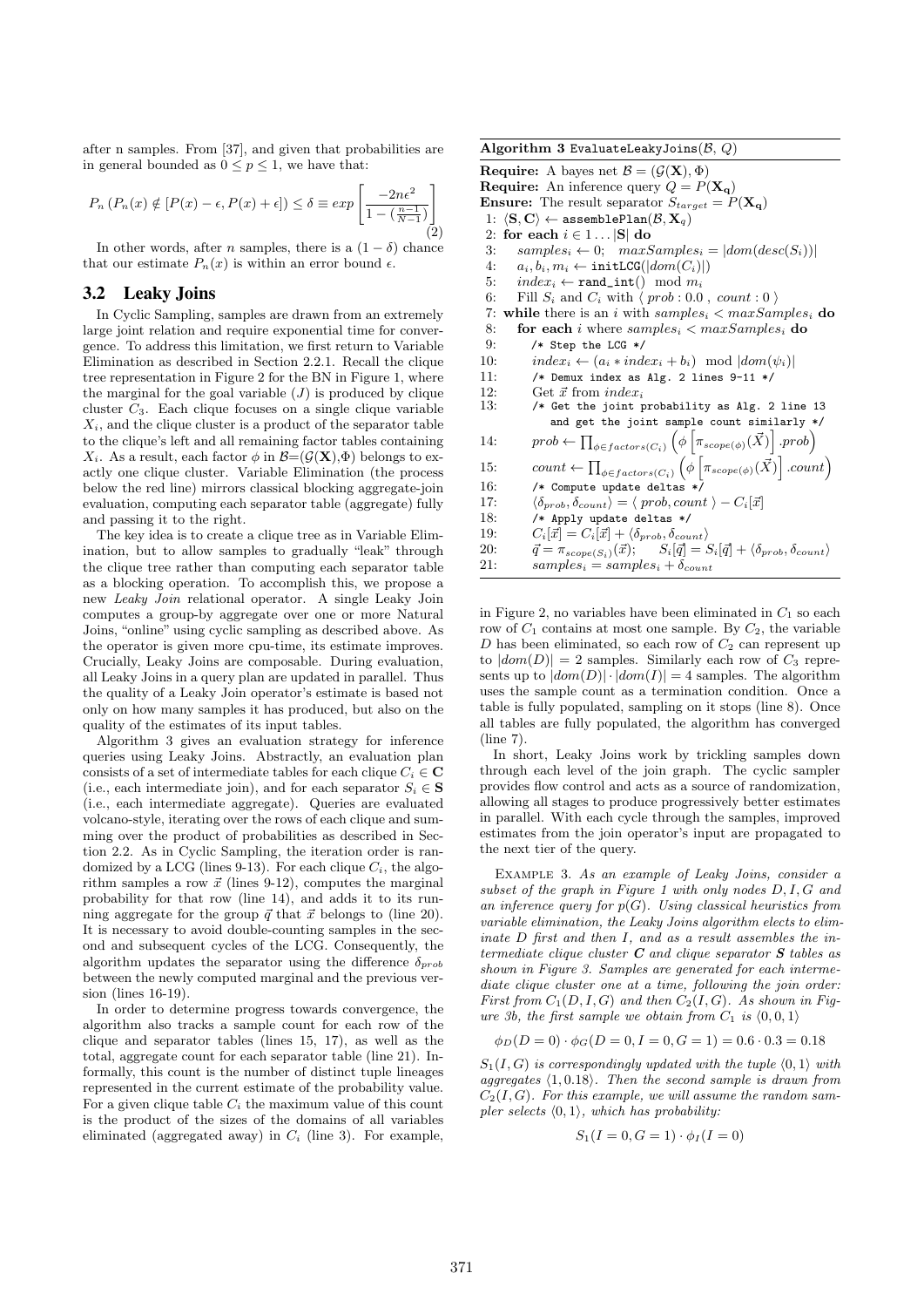

Figure 3: Leaky Joins example join graph (a) and the algorithm's state after 1, 12, and 18 iterations (b-d). In the 12-iteration column (c), incomplete sample counts are circled.

Although we do not have a precise value for  $S_1$  we can still approximate it at this time and update  $S_2$  accordingly. After  $12$  samples,  $C_1$  has completed a round of sampling and is ready to be finalized. The state at this point is shown in Figure 3c. Note that the approximation of  $S_2$  is still incorrect — The approximation made in step 1 and several following steps resulted in only partial data for  $\psi_2(I = 1, G = 1)$  (circled counts in Fig. 3c). However, this error will only persist until the next sample is drawn for  $C_2(0,1)$ , at which point the system will have converged to a final result.

Cost Model. We next evaluate the cost of reaching an exact solution using the Leaky Join algorithm. Assume we have k random variables  $X_1, ..., X_k$ , and the corresponding k factors  $\phi_{X_1}, ..., \phi_{X_k}$ . Furthermore, assume the variables are already arranged in the optimal elimination order, and we wish to marginalize out variables  $X_1, \ldots, X_j$ . Leaky joins generates exactly the same set of  $j$  cliques and separators as Variable Elimination. Like variable elimination, we can measure the computation complexity by counting multiplication and addition steps. The primary difference between Variable Elimination and Leaky Joins is that some aggregation steps will base on approximations and must be repeated multiple times. Let  $V$  denote the cost of constructing the largest joint factor in Variable Elimination (i.e., the time complexity of Variable Elimination is  $O(V)$ ). After V iterations, the lowest level of the join tree is guaranteed to be finalized. After a successive  $V$  iterations, the second level of the tree is guaranteed to be finalized, and so forth. The maximum depth of the join tree is the number of variables  $k$ , so a loose bound for the complexity Leaky Joins is  $O(kV)$ . **Confidence Bound.** In Section 3.1, we showed an  $\epsilon$ - $\delta$  bound for random sampling without replacement (Formula (2)). Here, we extend this result to give a loose bound for Leaky Joins. The primary challenge is that, in addition to sampling errors in the Leaky Join itself, the output can be affected by cumulative error from the join's inputs. We consider the problem recursively. The base case is a clique that reads from only input factors — the lowest level of joins in the query plan. Precise values for inputs are available immediately and Formula (2) can be used as-is.

Next, consider a clique  $C_2$  computed from only a single leaky join output. Thus, we can say that  $C_2 = S_1 \bowtie \phi$ , where  $\phi$  is the natural join of all input factors used by  $C_2$ . There are  $|dom(S_1)|$  rows in  $S_1$ , so after *n* sampling steps, each row of  $S_1$  will have received  $\frac{n}{|dom(S_1)|}$  samples. Denote the maximum number of samples per row of  $S_1$  by  $N_1$  =  $\frac{|dom(S_1)|}{|dom(C_1)|}$ . Then, by (2), all rows in  $S_1$  will have error less than  $\epsilon$  with probability:

$$
\delta_1 \equiv \delta^{|dom(S_1)|} = exp\left[\frac{-2n\epsilon^2 \cdot (N_1 - 1)}{N_1 - \frac{n}{|dom(S_1)|}}\right] \tag{3}
$$

Let us consider a trivial example where the cumulative error in each row of  $S_1$  is bounded by  $\epsilon$ :

$$
\begin{array}{c|cc}\nS_1 & X_1 & p \\
\hline\n1 & p_1 \pm \epsilon & & 1 & p_3 \\
2 & p_2 \pm \epsilon & & 2 & p_4\n\end{array}
$$

Here, the correct joint probabilities for rows of  $C_2$  are  $p_1 \cdot p_3$ and  $p_2 \cdot p_4$  respectively. Thus a fully-sampled  $S_2$  (projecting away  $X_1$ ) will be approximated as  $(p_1 \pm \epsilon)p_3 + (p_2 \pm \epsilon)p_4$ . The cumulative error in this result is  $(p_3 + p_4)\epsilon$ , or using a pessimistic upper bound of 1 for each  $p_i$ , at worst  $2\epsilon$ . Generalizing, if one row of  $S_2$  is computed from k rows of  $C_1$ , the cumulative error in a given row of  $S_2$  is at most  $k\epsilon$ . Repeating (3), sampling error on  $S_2$  after n rounds will be bounded by  $\epsilon$  with probability  $\delta^{|dom(S_2)|}$ . After *n* rounds of sampling, each row of  $S_2$  will have received  $\frac{n}{|dom(S_2)|}$  rows of  $C_2$ , so the cumulative error on one row is  $\frac{n}{|dom(S_2)|}\epsilon$ . Combining (2) and (3), we get that for one row of  $S_2$ :

$$
P\left[|p - \mathbb{E}_{n,x}| < \left(1 + \frac{n}{|dom(S_2)|}\right)\epsilon\right] \le
$$

$$
exp\left[\frac{-2\frac{n}{|dom(S_2)|}\epsilon^2 \cdot (N_2 - 1)}{N_2 - \frac{n}{|dom(S_2)|}}\right] \cdot \delta_1 \quad (4)
$$

The joint probability across all rows of  $S_2$  is thus:

$$
exp\left[\frac{-2n\epsilon^2(N_2-1)}{N_2 - \frac{n}{|dom(S_2)|}}\right] \cdot \delta_1^{|dom(S_2)|} \equiv \delta_2 \cdot \delta_1^{|dom(S_2)|}
$$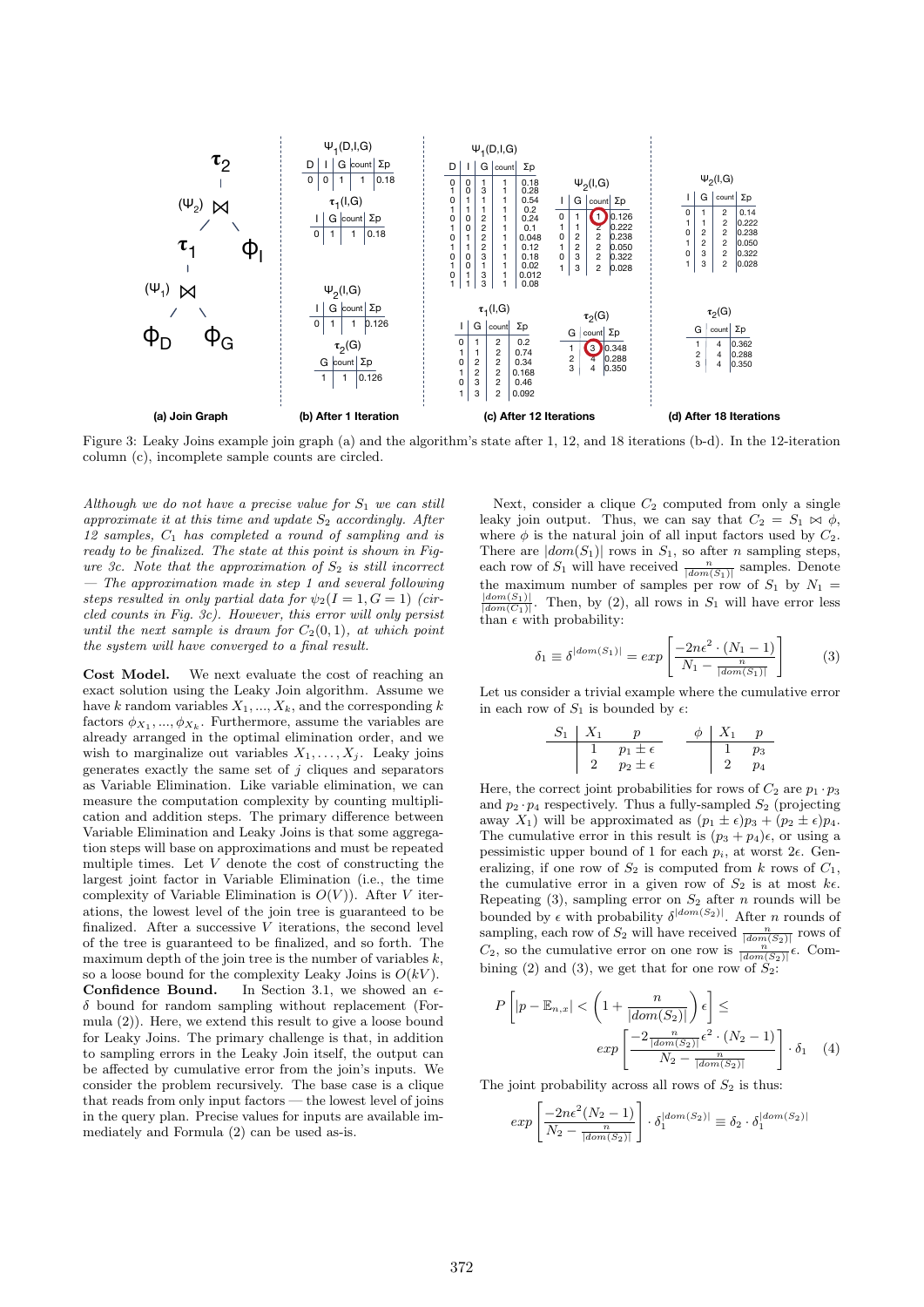Generalizing to any left-deep plan, an error  $\epsilon'$  defined as:

$$
\epsilon' = \epsilon \cdot \prod_{i=2}^{|X|} \left( 1 + \frac{n}{|dom(S_i)|} \right) \tag{5}
$$

is an upper bound on the marginal in  $S_{|\mathbf{X}|}$  with probability:

$$
\prod_{i=1}^{|\mathbf{X}|} \delta_i^{\left(\prod_{j=1}^{i-1} |dom(S_j)|\right)} = \prod_{i=1}^{|\mathbf{X}|} e^{\left(\left(\prod_{j=1}^{i-1} |dom(S_j)|\right) \frac{-2n\epsilon^2 (N_j - 1)}{N_j - \frac{n\epsilon^2 (N_j - 1)}{|dom(S_j)|}}\right)}
$$
(6)

Consider a slightly more complicated toy example clique  $C_4 = S_3 \bowtie S_1$ , where both  $S_3$  and  $S_1$  both have bounded error  $\epsilon_1$  and  $\epsilon_3$  respectively.

| $C_1$ | $X_1$                | $p$   | $C_3$                | $X_1$ | $p$ |
|-------|----------------------|-------|----------------------|-------|-----|
| 1     | $p_1 \pm \epsilon_1$ | $C_3$ | $X_1$                | $p$   |     |
| 2     | $p_2 \pm \epsilon_1$ | $2$   | $p_4 \pm \epsilon_3$ |       |     |

As before, the correct joint probability is  $p_1 \cdot p_3 + p_2 \cdot p_4$ . Given an  $\epsilon' = \max(\epsilon_1, \epsilon_3)$ , the estimated probability will be  $p_1 \cdot p_3 + p_2 \cdot p_4 + \left(\sum_{i=1}^4 p_i \epsilon'\right) + \epsilon'^2$ . As before, using an upper bound of 1 for each  $p_1 \ldots p_4$  bounds the error by:

$$
(|dom(S_1)| \cdot |dom(S_3)|)\epsilon' + \epsilon'^2
$$

More generally, the predicted value across  $m$  source tables is a sum of terms of the form  $(p+\epsilon')$ , and the overall cumulative error per element of  $C_1$  is bounded as:

$$
\epsilon_{cum} = \sum_{i=1}^{m-1} (m \ C \ i) \epsilon^{m-i}
$$

where  $m \mathcal{C} i$  is the combinatorial operator m choose i. Thus re-using Equation (4), we can solve the recursive case of a separator with  $m$  leaky join inputs that each have error bounded by  $\epsilon'$  with probability  $\delta_{cum} = \prod_i^m \delta_i$ . Then the total error on one row of the separator can be bounded by  $\epsilon + \epsilon_{cum}$  with probability:

$$
exp\left[\frac{-2\frac{n}{|dom(S_2)|}\epsilon^2 \cdot (N_2-1)}{N_2 - \frac{n}{|dom(S_2)|}}\right] \cdot \delta \tag{7}
$$

The joint error is computed exactly as before. To estimate the error on the final result, we apply this formula recursively on the full join plan.

# 4. LESSONS LEARNED FROM IVM

Materialized views are the precomputed results of a socalled view query. As the inputs to this query are updated, the materialized results are updated in kind. Incremental view maintenance (IVM) techniques identify opportunities to compute these updates more efficiently than re-evaluating the query from scratch. Incremental view maintenance has already seen some use in Monte Carlo Markov Chain inference [43], and recent advances — so called recursive IVM techniques [4, 25] have made it even more efficient.

Our initial attempts at convergent inference were based on IVM and recursive IVM in particular. It eventually became clear that there was a fundamental disconnect between these techniques and the particular needs of graphical inference. In the interest of helping others to avoid these pitfalls, we use this section to outline our basic approach and to explain why, perhaps counter-intuitively, both classical and recursive IVM techniques are a poor fit for convergent inference on graphical models.

# 4.1 The Algorithm

Our first approach at convergent inference used IVM to compute and iteratively revise an inference query over a progressively larger fraction of the input dataset. That is, we declared the inference query as a materialized view using exactly the query defined in Section 2.2. The set of factor tables was initially empty. As in Cyclic Sampling, we iteratively insert rows of the input factor tables in a shuffled order. A backend IVM system updates the inference result, eventually converging to a correct value once all factor rows have been inserted. This process is summarized in Algorithm 4.

| Algorithm 4 SimpleIVM-CIA( $\beta$ , $Q$ )                                                              |
|---------------------------------------------------------------------------------------------------------|
| <b>Require:</b> A bayes net $\mathcal{B} = (\mathcal{G}(\mathbf{X}), P)$                                |
| <b>Require:</b> A conditional probability query: $Q = P(\mathbf{X_q})$                                  |
| <b>Ensure:</b> The set $ret_{\mathbf{X_q}} = P(\mathbf{X_q})$                                           |
| 1: for each $\phi_i \in G(\mathbf{X})$ do                                                               |
| $index_{0,i} = \texttt{rand\_int}() \mod  dom(X_i) $<br>2:                                              |
| 3: $a_i, b_i, m_i \leftarrow \text{InitLCG}( dom(X_i) )$                                                |
| 4: $\phi_i' \leftarrow \emptyset$                                                                       |
| 5: Compile IVM Program Q' to compute $P(\mathbf{X}_{q})$ from $\{\phi_i\}$                              |
| 6: for each $k \in 1 \dots max_i ( \text{dom}(X_i) )$ do                                                |
| for each $\phi_i \in G(X)$ do<br>7:                                                                     |
| if $k \leq  dom(X_i) $ then<br>8:                                                                       |
| $index_{k,i} \leftarrow (a * index_{k-1,i} + b) \mod m_i$<br>9:                                         |
| Update Q' with row $\phi'_i$ [index <sub>k,i</sub> ] $\leftarrow \phi_i$ [index <sub>k,i</sub> ]<br>10: |
| 11: $ret_{\mathbf{X}_{\alpha}} \leftarrow$ the output of $Q'$                                           |
|                                                                                                         |

While naive cyclic sampling samples directly from the output of the join, IVM-CIA constructs the same output by iteratively combining parts of the factor tables. The resulting update sequence follows a pattern similar to that of multidimensional Ripple Joins [17], incrementally filling the full sample space of the join query. As in naive cyclic sampling, this process may be interrupted at any time to obtain an estimate of  $P(Y)$  by taking the already materialized partial result and scaling it by the proportion of samples used to construct it. This proportion can be computed by adding a COUNT(\*) aggregate to each query. IVM-CIA uses the underlying IVM engine to simultaneously track both the estimate and the progress towards an exact result.

#### 4.2 Post-Mortem

For our first attempt at an IVM-based convergent inference algorithm, we used DBToaster [25], a recursive IVM compiler. DBToaster is aimed at relational data and uses a sparse table encoding that, as we have already mentioned, is ill suited for graphical models. Recognizing this as a bottleneck, we decided to create a modified version of DBToaster that used dense array-based table encodings. Although this optimization did provide a significant speed-up, the resulting engine's performance was still inferior: It converged much slower than variable elimination and had a shallower result quality ramp than the approximation techniques (even cyclic sampling in some cases).

Ultimately, we identified two key features of graphical models that made them ill-suited for database-centric IVM and in particular recursive IVM. First, in Section 3, we noted that nodes in a Bayesian Network tend to have many neighbors and that the network tends to have high hypertreewidth. The size of intermediate tables is exponential in the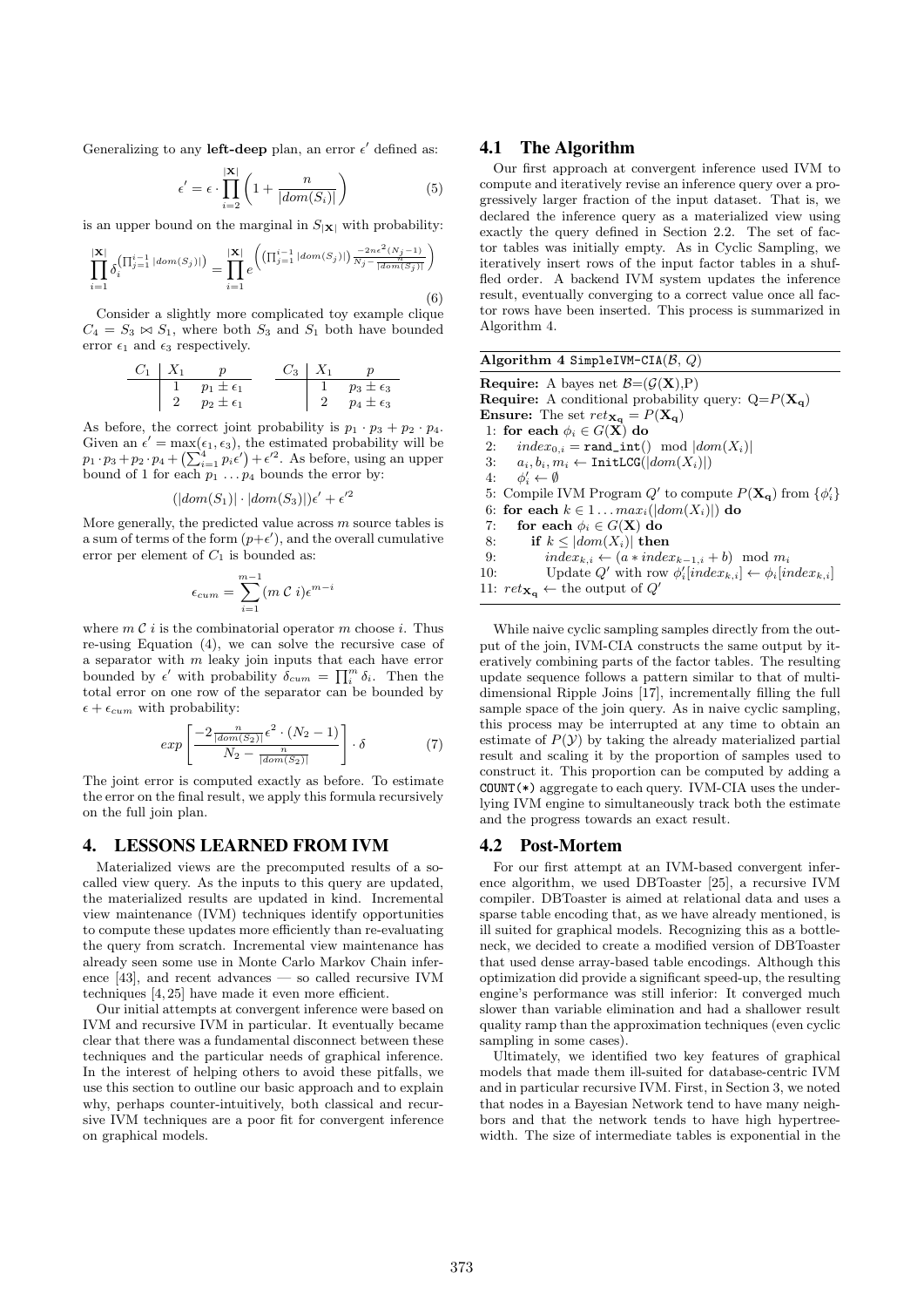hypertree-width of the query — rather large in the case of graphical models. Recursive IVM systems like DBToaster are in-effect a form of dynamic programming, improving performance by consuming more space. DBToaster in particular maintains materialized copies of intermediate tables for all possible join plans. As one might imagine, the space required for even a BN of moderate size can quickly outpace the available memory.

The second, even more limiting factor of IVM for graphical models is the fan-out of joins. Because of the density of a graphical model's input factors and intermediate tables, joins are frequently not just many-many, but all-all. Thus a single insertion (or batch of insertions) is virtually guaranteed to affect every result row. In recursive IVM, the problem is worse, as each insertion can trigger full-table updates for nearly every intermediate table (which as already noted, can be large). Batching did improve performance, but not significantly enough to warrant replacing cyclic sampling.

Our approach of Leaky Joins was inspired, in large part, by an alternative form of recursive IVM initially described by Ross et. al., [32], which only materializes intermediates for a single join plan. Like this approach, Leaky Joins materializes only a single join plan, propagating changes through the entire query tree. However, unlike the Ross recursive join algorithm, each Leaky Join operator acts as a sort of batching blocker. New row updates are held at each Leaky Join, and only propagated in a random order dictated by the LCG.

# 5. EVALUATION

Recall in Section 3, we claimed CIAs should satisfy four properties. In this section we present experimental results to show that they do. Specifically, we want to show: (1,2) Flexibility: CIAs are able to provide both approximate results and exact results in the inference process. (3) Approximation Accuracy: Given the same amount of time, CIAs can provide approximate results with an accuracy that is competitive with state-of-the-art approximation algorithms. (4) Exact Inference Efficiency: The time a CIA takes to generate an exact result is competitive with state-of-the-art exact inference algorithms.

# 5.1 Experimental Setup and Data

Experiments were run on a 12 core, 2.5 GHz Intel Xeon with 198 GB of RAM running Ubuntu 16.04.1 LTS. Our experimental code was written in Java and compiled and run single-threaded under the Java HotSpot version 1.8 JD-K/JVM. For experiments, we used five probabilistic graphical models from publicly available sources, including the bnlearn Machine Learning Repository [35] to compare the available algorithms. Visualizations of all five graphs are shown in Figure 4.

Student. The first data set is the extended version of the Student graphical model from [26]. This graphical model contains 8 random variables. All the random variables are discrete. In order to observe how CIAs are influenced by exponential blowup of scale, we use this graph as a microbenchmark by generating synthetic factor tables for the Student graph. In the synthetic data, we vary the domain size of each random variable from 2 to 25. Marginals were computed over the Happiness attribute.

Child. The second graphical model captures the symptoms and diagnosis of Asphyxia in children [12]. The number of random variables in the graph is 20. All the random variables are discrete with different domain sizes. There are 230 parameters in factors. The average degree of nodes in the graph is 3.5 and the maximum in-degree in the graph is 4. Marginals were computed over the sick variable.

Insurance. The third graphical model we used models potential clients for car insurance policies [8]. It contains 27 nodes. All the random variables are discrete with different domain sizes. There are 984 parameters in factors. The average number of degree is 3.85 and the maximum indegree in the graph is 3. Marginals were computed over the PropCost variable.

Barley. The fourth graphical model is developed from a decision support system for mechanical weed control in malting barley [27]. The graph contains 48 nodes. All the random variables are discrete with different domain sizes. There are 114005 parameters in factors. The average degree of nodes in the graph is 3.5 and the maximum in-degree in the graph is 4. Marginals were computed over the ntilg variable.

Diabetes. The fifth graphical model is a very large graph that captures a model for adjusting insulin [5]. The number of random variables in the graph is 413. All the random variables are discrete with different domain sizes. There are 429409 parameters in factors. In average, there are 2.92 degrees and the maximum in-degree in the graph is 2. Marginals were computed over the bg\_5 variable.

# 5.2 Inference Methods

We compare our two convergent inference algorithms with variable elimination (for exact inference results) and Gibbs sampling (for approximate inference). We are interested in measuring runtime for exact inference and accuracy for approximate inference. We assign an index for each node in the Bayes net following the topological order. We assume that for each factor  $\phi_i$ , the variables are ordered by the following conventions:  $pa(\mathbf{X}) \prec \mathbf{X}$ , where  $\mathbf{X} = \{X_1, \ldots, X_j, \ldots\}$  is ordered increasingly by index. The domain values in each random variable is ordered increasingly.

Variable Elimination. Variable elimination is the classic exact inference algorithm used for graphical models, as detailed in Section 2. As is standard in variable elimination, intermediate join results are streamed and never actually materialized. To decide on an elimination (join) ordering, we adopt the heuristic methods in [26]. At each point, the algorithm evaluates each of the remaining variables in the Bayes net based on a heuristic cost function. The cost criteria used for evaluating each variable is Min-weight, where the cost of a node is the product of weights, where weight is the domain cardinality of the node's neighbors. For example, using Min-weight, the selected order for the extended student graph in Figure 4a is:  $C, D, S, I, L, J, G$ . H is the target random variable.

Gibbs Sampling. As discussed in Section 2, Gibbs sampling first generates the initial sample with each variable  $X_i$ in  $\mathcal{B} = (\mathcal{G}(\mathbf{X}), \Phi)$  following the conditional probability distribution  $p(X_i|pa(X_i))$ . Then, we randomly fix the value for some random variable  $X_j$  and use it as evidence to generate next sample. With more and more samples collect, the distribution will get increasingly closer to the posterior. We skip the first hundred samples for small graphs 4a, 4b and 4c, and thousand samples for larger graphs 4d and 4e at the beginning of the sample process. The target probability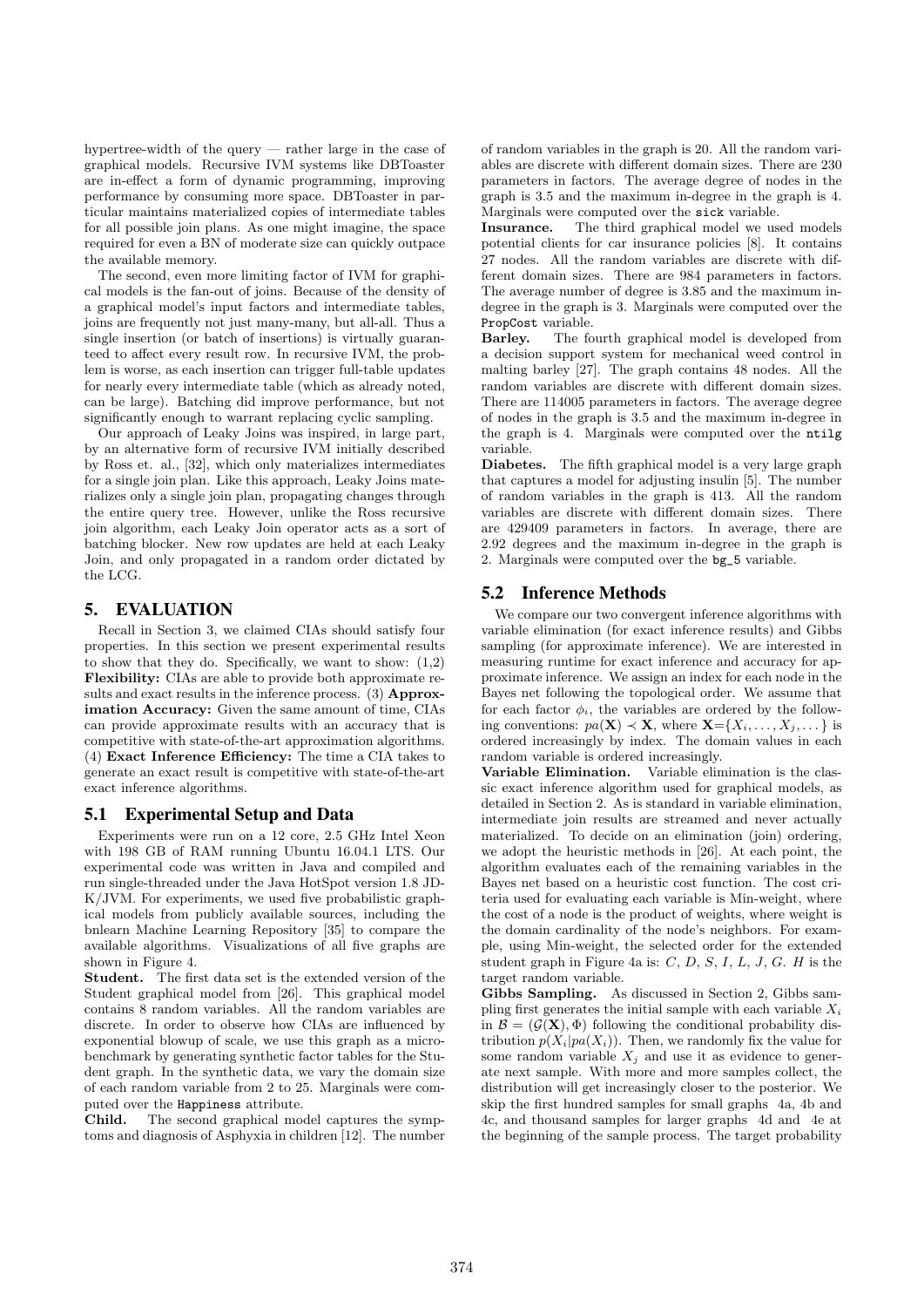

Figure 4: Visualizations of five graphical models from [35] used in our experiments.



Figure 5: Microbenchmarks on the synthetic, extended Student graph (Figure 4a)

distribution is calculated by normalizing the sum of sample frequencies for each value in the target variables  $X_q$ .

Cyclic Sampling. Cyclic Sampling is our first CIA, described in Section 3.1 and in Algorithm 2. Note that cyclic sampling does not materialize the joint probability distribution, but rather constructs rows of the joint distribution dynamically using a LCG (Equation 1). This process takes constant time for a fixed graph.

Leaky Joins. Leaky Joins, our second CIA, were described in Section 3.2. We use the same elimination (join) order as in variable elimination algorithm to construct the clique tree and materialize intermediate tables, Clique's clusters C and Clique's seperator S. Then we conduct the "passing partial messages" process according to Algorithm 3.

# 5.3 Flexibility

We first explore the flexibility of CIAs by comparing the accuracy of different algorithms (both exact and approximate) within a finite cutoff time. We imitate the situation that time is the major concern for user and the goal is to provide an accurate inference result at a given time. We compute the marginal probability, cutting each algorithm off after the predefined period, and average the fractional error across each marginal "group".

Figure 5a shows the average fractional error for each inference algorithm on the student graph with a cutoff of 10 seconds. We vary the factor size from 10 to 70 to simulate small and large graphs. Variable elimination provides an exact inference result for variables with domain size smaller than 50. On larger graphs, it times out, resulting in a 100% error. Gibbs sampling can always provide an approximate result, but produces results that are inaccurate, even when variable elimination can produce an exact result. Leaky joins provide exact inference results when the domain size is smaller than 40, but when the domain size passes 40, it still provides approximate results with a lower error than Gibbs sampling. This graph shows that, with leaky joins, the same algorithm can support both the exact inference and approximate inference cases; neither users or inference engines need to anticipate which class of algorithms to use.

# 5.4 Approximate Inference Accuracy

Figure 5b compares each algorithm's approximate accuracy relative to time spent on the student graph with a node size of 35. At each time  $t$ , the average fractional error of leaky joins is smaller than that of Gibbs sampling. In addition, leaky join converges to exact result, which Gibbs sampling will never do. The steep initial error in leaky joins at the start stems from the first few sampling rounds for each intermediate table  $C_i$  being based on weak preliminary approximations; The algorithm needs some burn-in time to have samples to cover their domains to provide approximate results. Gibbs sampling algorithm also has burn-in process. The sharp curve for Gibbs sampling is because it takes more samples for Gibbs sampling to cover corner cases, and generate samples with less probabilities. Figure 6a, Figure 6b and Figure 6d show the approximate accuracy result for child and insurance graph. Gibbs sampling performs well in this two graph for that the domain of the target variables  $X_a$ are small (the domain of sick node for child graph is two and propcost for insurance is 4). There will be less corner cases and by Chernoff 's bound [11], the number of samples to required decreases as the probability of  $P(X_q)$  increases.

$$
P_{est}(P_{est}(X_q) \notin P(X_q)(1 \pm \epsilon)) \le 2e^{-NP(X_q)\epsilon^2/3} \le \delta.
$$

The result shows that even in this situation, the approximate result of leaky joins is still comparable to Gibbs sampling. Of these four graphs, the "Diabetes" graph was the most complex, and only Leaky Joins produced meaningful results.

For comparison with the accuracy results in Figure 6, Variable Elimination produces exact results for "Child" in 19 ms, for "Insurance" in 49 ms, for Barley in approximately 1.4 hours, and for Diabetes in approximately 1.5 hours.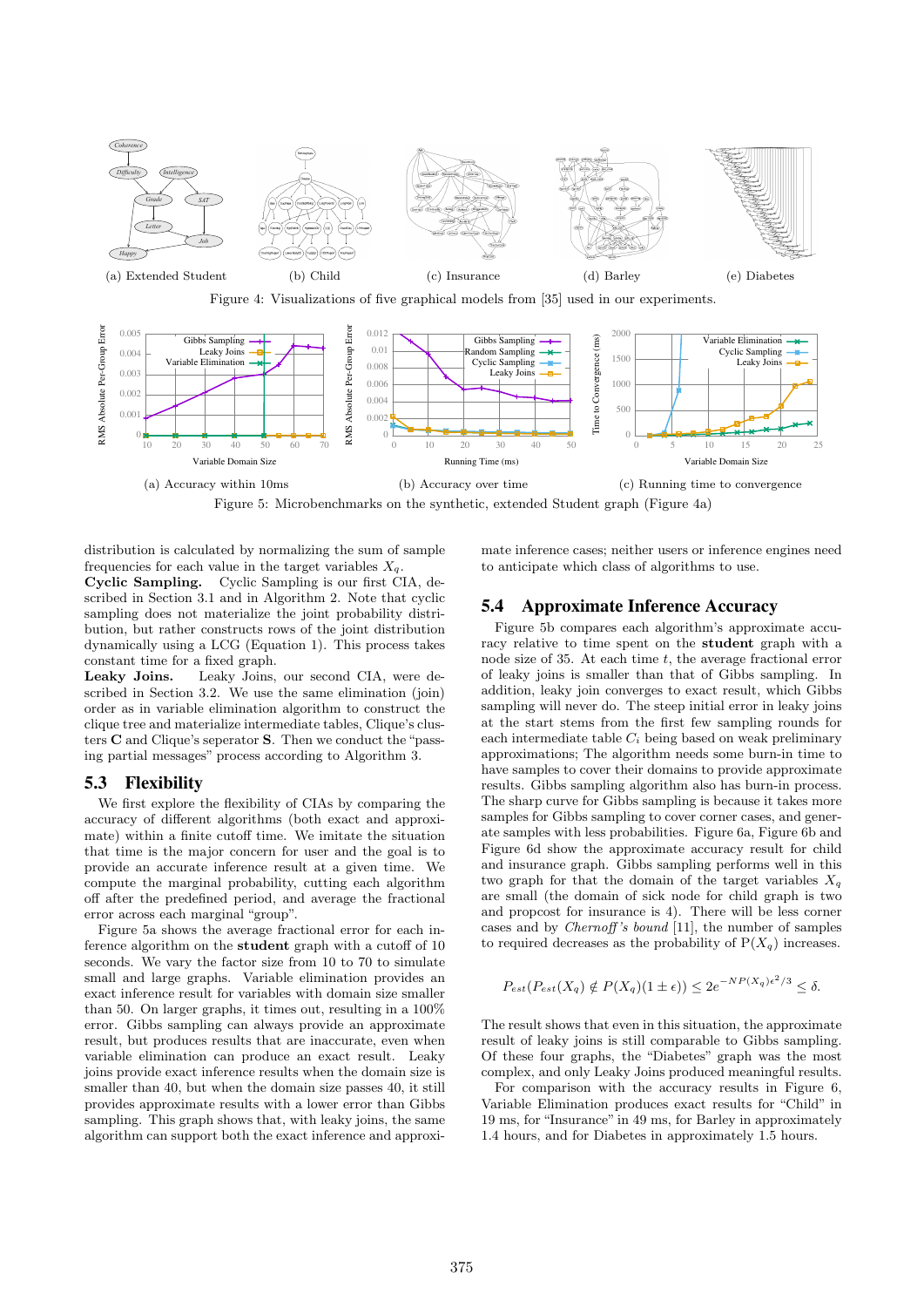

(a) The "Child" Graph (Figure 4b)



(b) The "Insurance" Graph (Figure 4c)



Running Time (s)

(c) The "Barley" Graph (Figure 4d)



(d) The "Diabetes" Graph (Figure 4e) Figure 6: Approximation accuracy for real-world graphs



Figure 7: JVM Memory use for Cyclic Sampling. Note that at startup, Java has already allocated roughly 2 GB.

#### 5.5 Convergence Time

Figure 5c shows the exact running time for variable elimination and leaky joins. Recall that the running complexity of variable elimination and leaky join is dominated by the size of the clique's cluster,  $O(k|C_{max}|)$ , where  $|C_{max}|$  is the size of largest clique's cluster. The difference is that leaky join has a constant k. As the factor size increases,  $C_{max}$  increases and both algorithms get slower at equivalent rates.

#### 5.6 Memory

Unlike variable elimination and many of the approximate algorithms, leaky joins does continuously maintain materialized intermediate results. To measure memory use, we used the JVM's Runtime.totalMemory() method, sampling immediately after results were produced, but before garbage collection could be run. Figure 7 shows Java's memory usage with leaky joins for the "Student" micro benchmark. The actual memory needs of leaky joins are comparatively small: The two largest intermediate results have roughly 20 thousand rows, with 5 columns each. Overall, Leaky Joins only forms a small portion of Java's overall footprint.

# 6. CONCLUSIONS AND FUTURE WORK

We introduced a class of convergent inference algorithms (CIAs) based on sampling without replacement using linear congruential generators. We proposed CIAs built over incremental view maintenance and a novel aggregate join algorithm that we call Leaky Joins. We evaluated both IVM-CIA and Leaky Joins, and found that Leaky Joins were able to approximate the performance of Variable Elimination on simple graphs, and the accuracy of state-of-the-art approximation techniques on complex graphs. As graph complexity increased, the bounded-time accuracy of Leaky Joins degraded gracefully.

Our algorithms has one limitation which represents opportunities for future work. Our algorithm didn't consider scalability. In the era of Big Data, distributed inference in graphical model is necessary for performance. Similar to works for parallelizing existing inference algorithms [7, 14], our algorithm is possible to run in parallel.

Acknowledgements. This work was supported by a gift from Oracle Academic Relations, by NPS Grant N00244-16- 1-0022 and by NSF Grants #1409551 and #1640864. Opinions, findings and conclusions expressed in this material are those of the authors and do not necessarily reflect the views of Oracle, the Naval Postgraduate School, or the National Science Foundation.